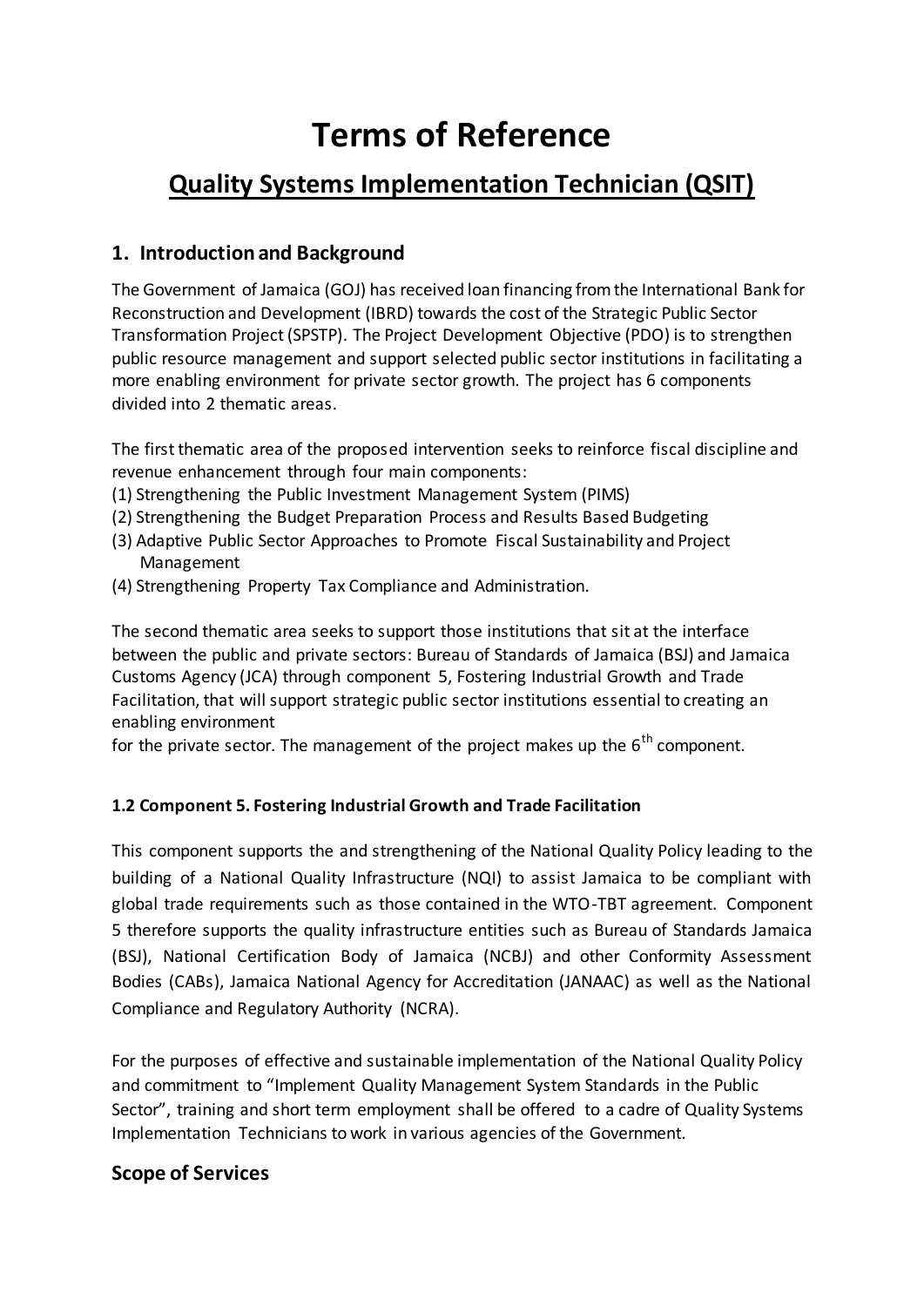Under the guidance and oversight of an ISO 9001 consultant or staff of the ISO Quality Systems Division of the Ministry of Industry, Commerce, Agriculture and Fisheries, the technician will be required to perform the following functions in an entity approved for implementing ISO 9001 QMS or 17020 Standard:

- Conduct ISO 9001 Awareness/Sensitization Training among line staff
- Provide technical support to chief executive officer in preparing draft of the following for the Quality Manual: Organizational Context, Mandate, Compliance with laws, etc., Meeting Requirements of Interested Parties, Quality Policy, Quality Objectives, Key performance indicators (KPIs), etc.
- Prepare drafts of main Standard Operating Procedures and Work Instructions for each organizational unit
- Provide support to the organization in the: (i) Preparation of Risk Plan; (ii) Preparation of Competence and Training Records; (iii) Instituting a system for Internal Customer Feedback; (iv) Instituting a system for External Customer Feedback; (v) Conduct Internal Quality Auditing and Document Non-Conformances; (vi) Deal with Corrective Actions and Root Cause Analyses; (vii) Prepare draft Quality Manual

#### **Work arrangements**

The selected Individual will go through an initial two week period of training. This will be followed by subsequent day-release training and on-the job coaching. Following the initial training, a QSIT will work with priority ministries, departments and agencies in the implementation of ISO 9001:2015 Quality Management System Standard to enable these entities to be become ISO 9001 certified by early 2019.

During the two week period of training, trainees will receive a transport and lunch subsidy of \$1,500 per day. Training is scheduled to commence June 18, 2018. A Q-SIT will be paid a gross salary of J\$100,000 per month.

Persons must be available to work for the contract period of about six months. Pre-mature termination of contract by a candidate could result in the candidate being required to repay the cost of the training of \$100,000.

#### **Key Qualifications and Experience**

- First Degree in any field
- Working experience in at least one private sector or public sector entity
- Experience using Microsoft Office Suite

#### **Competencies**

- Must be computer savvy, articulate, business-like and efficient
- Have good presentation skills,
- Must be able to write well without grammatical or typographical errors